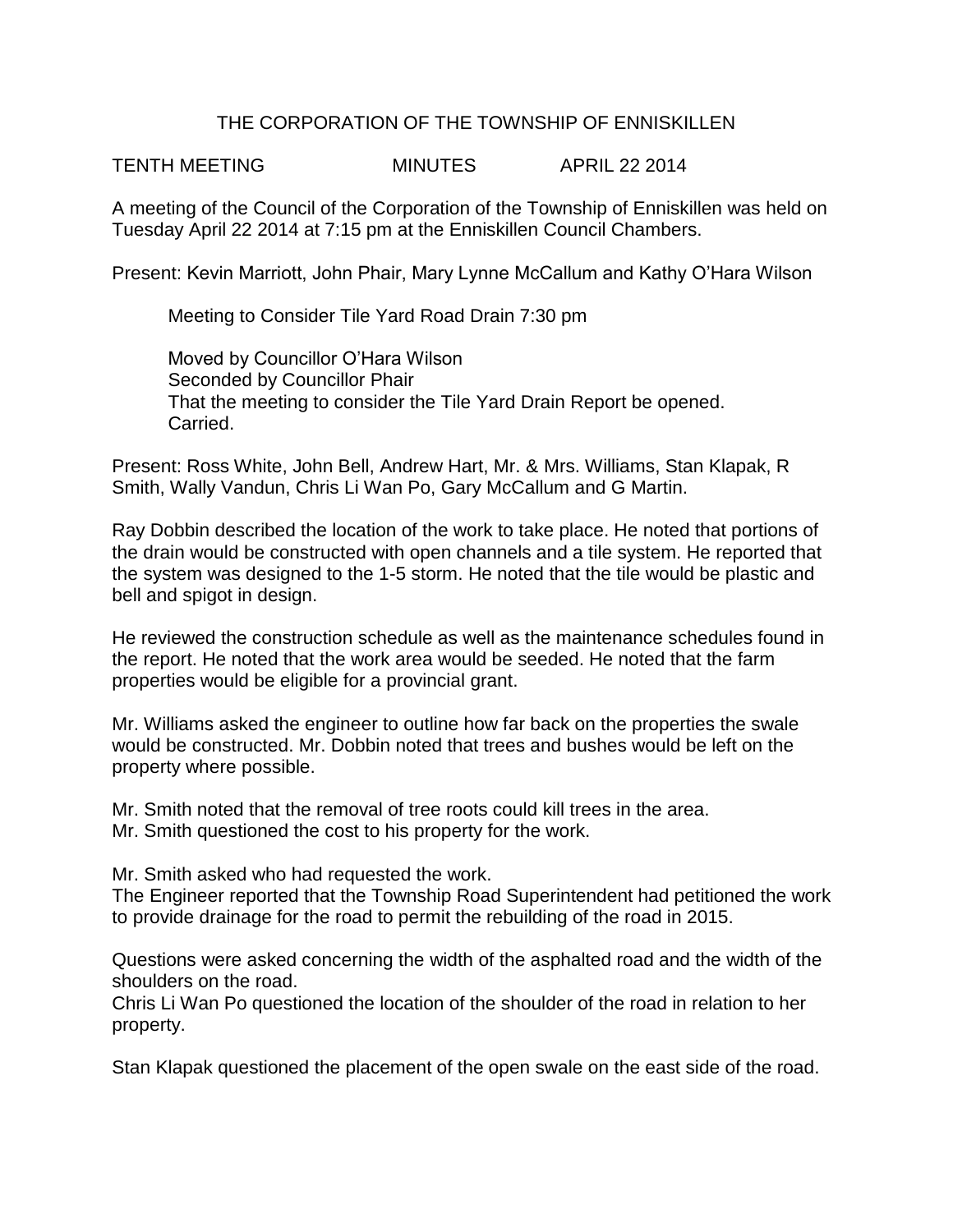# TENTH MEETING 2 APRIL 22 2014

The Engineer reported that the position of the gas line on the west side of the road did not leave sufficient room to install the tile.

Mr. Williams questioned when the work would be completed. The Engineer discussed that work may take place in late summer or early fall.

Andy Hart noted that the report had indicated that the work was undertaken to address safety issues on the road.

The Engineer reported that a purpose of the drain would be to provide sufficient room on the road allowance to install shoulders on the road. This would permit room for a person to pull a car off the road if required. He noted that there were not sufficient shoulders on the road to meet current standards.

Mr. Hart asked if rumble strips were proposed for the side of the road. The Engineer reported that rumble strips were not proposed.

Mr. Hart referred to a schedule in the report that indicated that the road location was to be moved creating a bend in the road.

The Engineer noted that the road location would be moved to permit the travelled portion of the road to be centered in the road allowance.

Stan Klapak indicated that there was not sufficient room to install the swale on the west side of the road due to the position of the hydro poles.

The Engineer reported that culverts may be required to be installed abutting such poles.

Mayor Marriott asked if further questions existed concerning the report. Mayor Marriott noted to Council that they could table the report, refer the report back to the Engineer for modification or adopt the report.

Moved by John Phair Seconded by Councillor O'Hara Wilson That first and second reading be given to Bylaw 22 of 2014 a bylaw to adopt the Tile Yard Road Drain Report. Carried.

Stan Klapak asked how the assessments were created. Chris Li Wan Po asked why her cement driveway was not repaired as part of the drain. The Engineer reported that he could be contacted to discuss assessments and construction design prior to the Court of Revision.

The Clerk reported that the notices for Court of Revision would be prepared and sent out to the ratepayers on the drain. The court of revision would address appeals made in regards to the assessments in the report.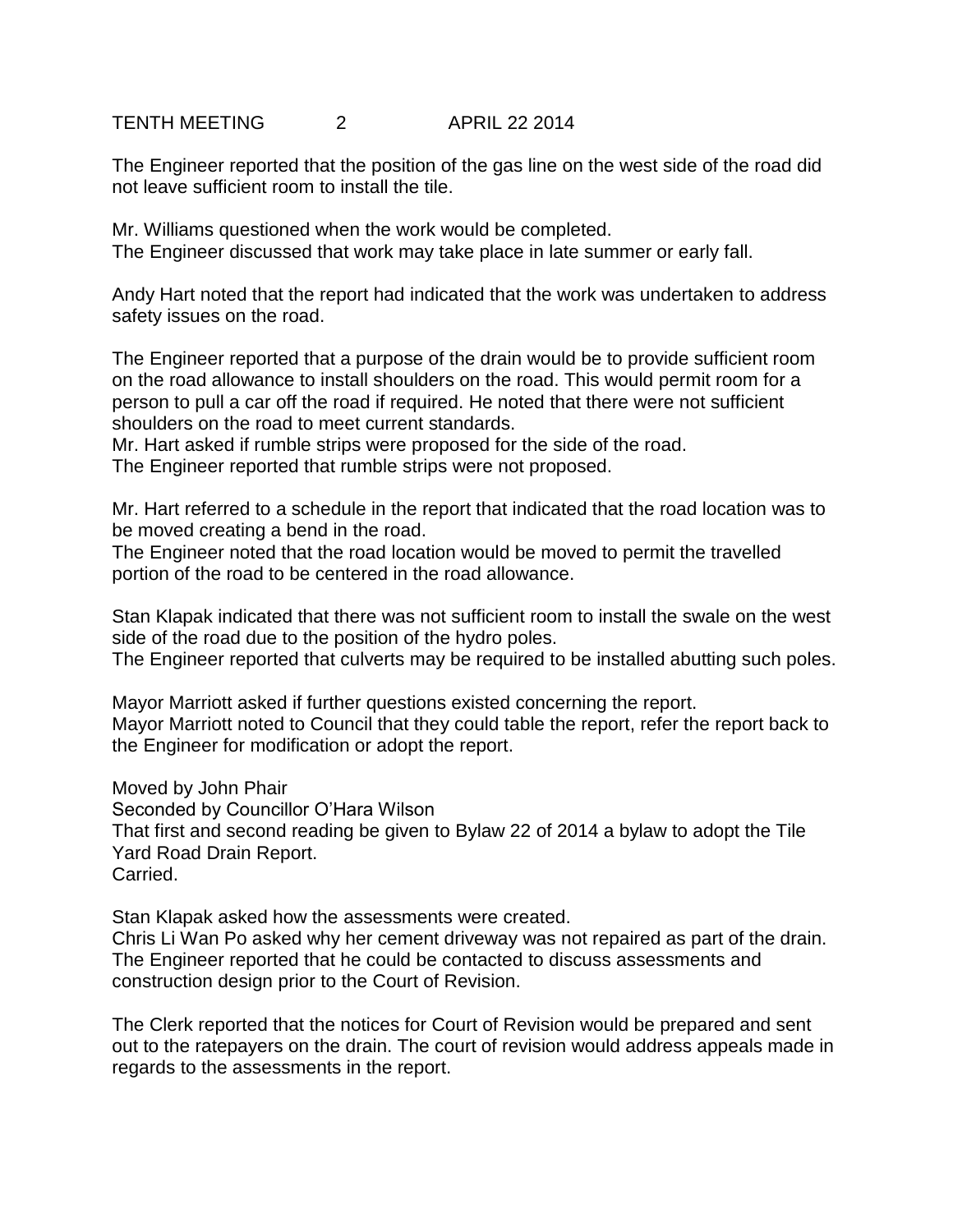### TENTH MEETING 3 APRIL 22 2014

#### Pecuniary Interest

Mayor Marriott requested that each member of Council declare an interest at the appropriate time within the agenda where an interest may exist.

Drainage –Wayne Anderson-Request for Drain Maintenance Fox Creek

A drain maintenance request was received from Wayne Anderson concerning the cleaning of the Fox Creek.

A drain request was received from Lonny Gould concerning drainage of his property into the Ron Brand Drain East.

Moved by Councillor O'Hara Wilson Seconded by Councillor Phair That a site meeting be held for the Ron Brand East Drain and the Fox Creek Drain with Councillor McCallum acting as Council representative. Carried.

Ray Dobbin noted that a patch would be required to a joint for the culvert of Jim Bright on the McCallum Drain.

The Engineer reported that a new report was required to provide for a wider culvert for Mr. Bright on the drain.

A discussion took place in regards to changes to the remainder of the McCallum Drain concerning bridge design and maintenance provisions.

Moved by Councillor McCallum

Seconded by Councillor O'Hara Wilson

That Ray Dobbin Engineering be appointed under Section 78 of the Drainage Act to provide a new report on the McCallum Drain to address the replacement of the culvert on the Jim Bright property,

That the Engineer if required provide amendments to the report to provide maintenance provisions for the replacement of other culverts on the drain. Carried.

A. Interview:

Road Superintendent- Boundary Road Agreement with Petrolia

A discussion took place in regards to the purpose of a boundary road agreement with the Town of Petrolia in regards to Tile Yard Road and Discovery Line. The draft agreement would be sent to the Town for further comment.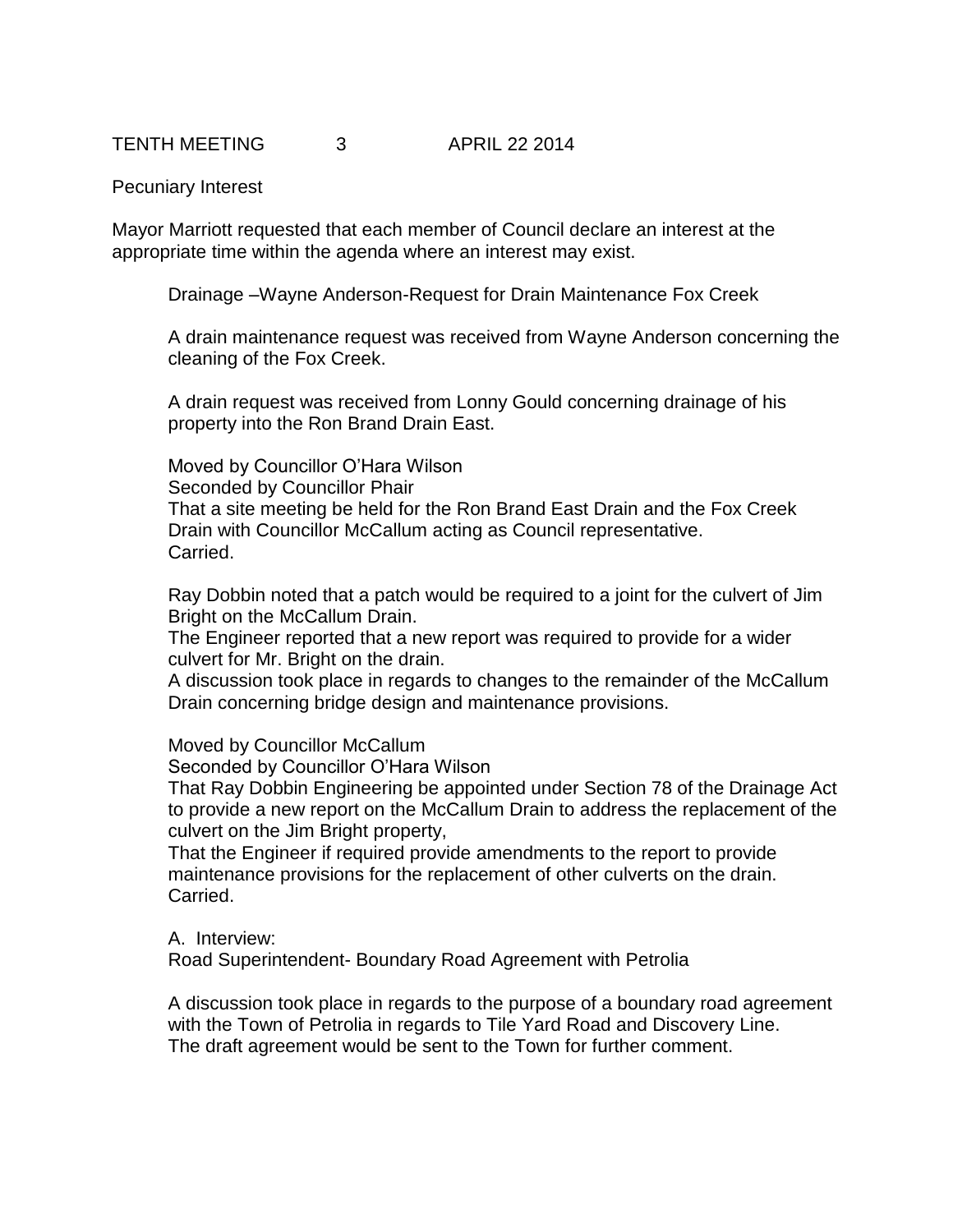# TENTH MEETING 4 APRIL 22 2014

The Road Superintendent noted that Ray Dobbin Engineering had been requested to GPS the Ravenhorst property in regards to the gravel pit.

B. Minutes

Moved by Councillor Phair Seconded by Councillor O'Hara Wilson That the minutes of the meeting of April 15 2014 be adopted as circulated. Carried.

- C. Correspondence for information
- 1. Minutes Lambton Group Police Services Board
- 2. County of Lambton Road Work Venetian Boulevard
- 3. Federation of Canadian municipalities membership
- 4. Alcohol And Gaming Commission- Wine Sales in Farmers' Markets
- 5. Ministry of Energy –local energy planning

Moved by Councillor McCallum Seconded by Councillor O'Hara Wilson That Correspondence items 1-5 be received and filed. Carried.

- D. Correspondence requiring motions
- 1. Resolution Town of Petrolia –prevent rate increases for hydro and natural gas
- 2. Resolution Niagara Region- prevent electrical rate increase

Moved by Councillor O'Hara Wilson Seconded by Councillor Phair That the resolution from the Town of Petrolia and Region Niagara concerning hydro and natural gas rates be supported. Carried.

3. Resolution Wainfleet- supporting Niagara Region resolution

Moved by Councillor Phair Seconded by Councillor McCallum That the resolution from Wainfleet concerning the Niagara Region resolution be supported. Carried.

E. Accounts